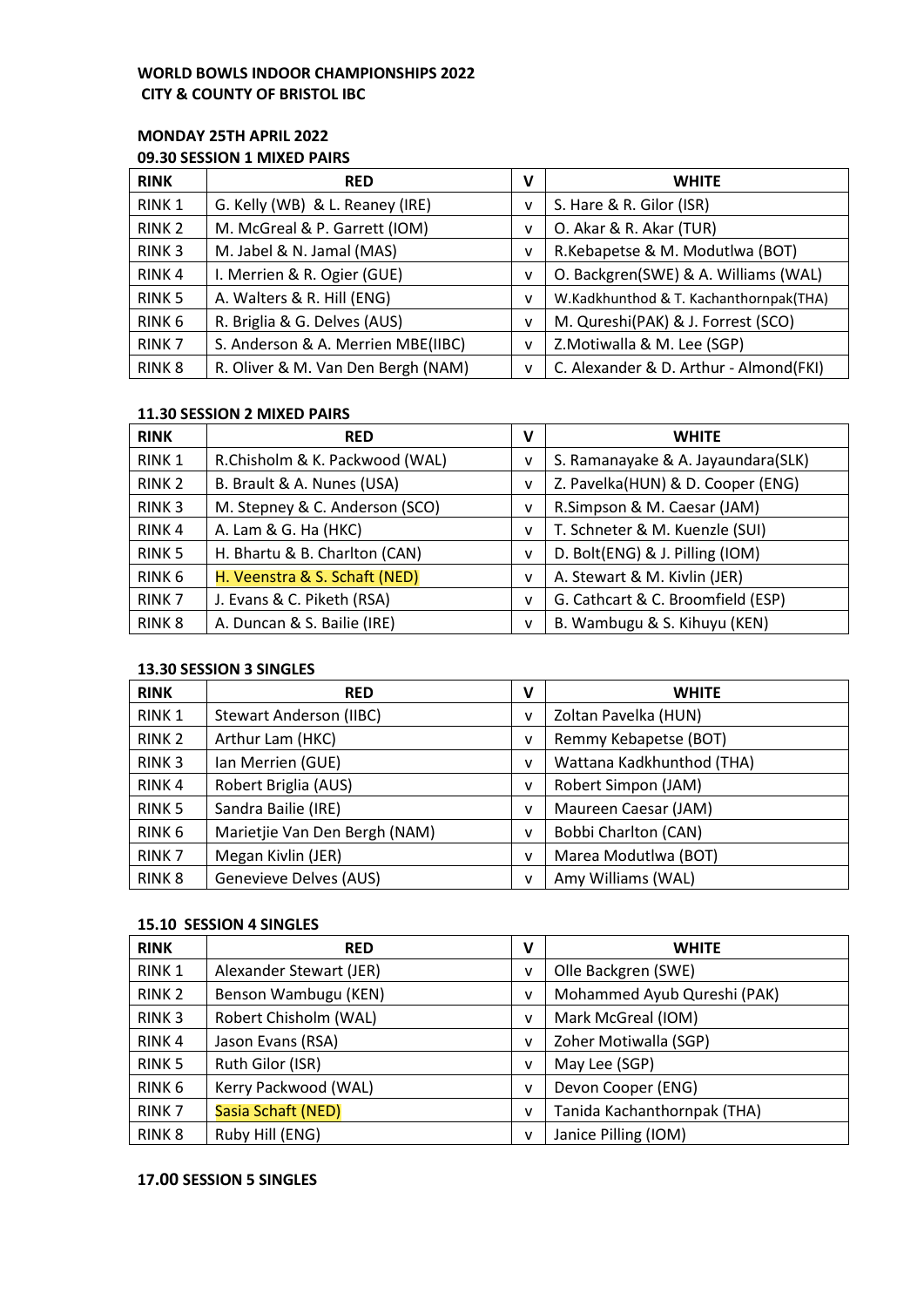| <b>RINK</b>       | <b>RED</b>                     | v | <b>WHITE</b>                 |
|-------------------|--------------------------------|---|------------------------------|
| RINK <sub>1</sub> | Mike Stepney (SCO)             | v | Graham Cathcart (ESP)        |
| RINK <sub>2</sub> | Ronan Oliver (NAM)             | v | David Bolt (ENG)             |
| RINK <sub>3</sub> | Gary Kelly (WB)                | v | Cecil Alexander (FKI)        |
| RINK <sub>4</sub> | Mohamad Fairus Abd Jabel (MAS) | v | Henk Veenstra (NED)          |
| RINK <sub>5</sub> | Rose Ogier (GUE)               | v | Gloria Ha (HKC)              |
| RINK <sub>6</sub> | Colleen Piketh (RSA)           | v | Daphne Arthur - Almond (FKI) |
| RINK <sub>7</sub> | Paula Garrett (IOM)            | v | Arosha Jayasundara (SLK)     |
| RINK <sub>8</sub> | Claire Anderson (SCO)          | v | Lara Reaney (IRE)            |

#### **18.40 SESSION 6 SINGLES**

| <b>RINK</b>       | <b>RED</b>               | v            | <b>WHITE</b>              |
|-------------------|--------------------------|--------------|---------------------------|
| RINK <sub>1</sub> | Andrew Walters (ENG)     | $\mathsf{V}$ | Bill Brault (USA)         |
| RINK <sub>2</sub> | Andrew Duncan (IRE)      | v            | Tom Schneiter (SUI)       |
| RINK <sub>3</sub> | Selwyn Hare (ISR)        | v            | Ozkan Akar (TUR           |
| RINK <sub>4</sub> | Hirenda Bhartu (CAN)     | v            | Susil Don-Ramanyake (SLK) |
| RINK <sub>5</sub> | Nurul Alyani Jamal (MAS) | v            | Julie Forrest (SCO)       |
| RINK <sub>6</sub> | Carol Broomfield (ESP)   | v            | Sophy Kihuyu (KEN)        |
| RINK <sub>7</sub> | Rahsan Akar (TUR)        | $\mathsf{V}$ | Marianne Kuenzle (SUI)    |
| RINK <sub>8</sub> | Alison Merrien (IIBC)    | $\mathsf{V}$ | Anne Nunes (USA)          |

# **TUESDAY 26TH APRIL 2022 09.30 SESSION 7 MIXED PAIRS**

| <b>RINK</b>       | <b>RED</b>                          | v | <b>WHITE</b>                     |
|-------------------|-------------------------------------|---|----------------------------------|
| RINK <sub>1</sub> | J. Evans & C. Piketh (RSA)          | v | H. Bhartu & B. Charlton (CAN)    |
| RINK <sub>2</sub> | A. Duncan & S. Bailie (IRE)         | v | H. Veenstra & S. Schaft (NED)    |
| RINK <sub>3</sub> | S. Ramanayake & A. Jayaundara (SKI) | v | Z. Pavelka(HUN) & D. Cooper(ENG) |
| RINK <sub>4</sub> | R.Chisholm & K. Packwood (WAL)      | v | B.Brault & A.Nunes (USA)         |
| RINK <sub>5</sub> | M. Stepney & C. Anderson (SCO)      | v | A. Lam & G. Ha (HKC)             |
| RINK <sub>6</sub> | R. Simpson & M.Caesar (JAM)         | v | T. Schneiter & M. Kuenzie (SUI)  |
| RINK <sub>7</sub> | G. Cathcart & C. Broom field (ESP)  | v | D. Bolt (ENG) & J. Pilling (IOM) |
| RINK <sub>8</sub> | B. Wambugu & S. Kihuyu (KEN)        | v | A.Stewart & M. Kivlin (JER)      |

#### **11.30 SESSION 8 MIXED PAIRS**

| <b>RINK</b>       | <b>RED</b>                            | v | <b>WHITE</b>                          |
|-------------------|---------------------------------------|---|---------------------------------------|
| RINK <sub>1</sub> | Z. Motiwalla & M. Lee (SGP)           | v | M. Quresthi (PAK) & J. Forrest (SCO)  |
| RINK <sub>2</sub> | S.Anderson & A. Merrien MBE (IIBC)    | v | R. Briglia & G. Delves (AUS)          |
| RINK <sub>3</sub> | G. Kelly(WB) & L. Reaney(IRE)         | v | M. McGreal & P. Garrett (IOM)         |
| RINK <sub>4</sub> | S. Hare & R. Gilor (ISR)              | v | O. Akar & R. Akar (TUR)               |
| RINK <sub>5</sub> | W.Kadkhunthod & T Kachanthornpak(THA) | v | C. Alexander & D. Arthur-Almond (FKI) |
| RINK <sub>6</sub> | R.Kebapetse & M.Modutlwa(BOT)         | v | O.Backgren(SWE) & A. Williams (WAL)   |
| RINK <sub>7</sub> | A. Walters & R. Hill (ENG)            | v | R. Oliver & M. Van Den Bergh(NAM)     |
| RINK <sub>8</sub> | M. Jabel & N. Jamal (MAS)             | v | I.Merrien & R. Ogier (GUE)            |

#### **13.30 SESSION 9 SINGLES**

| <b>RINK</b>       | <b>RED</b>                   | v | <b>WHITE</b>         |
|-------------------|------------------------------|---|----------------------|
| RINK <sub>1</sub> | Ruth Gilor (ISR)             |   | Kerry Packwood (WAL) |
| RINK <sub>2</sub> | May Lee (SGP)                | v | Devon Cooper (ENG)   |
| RINK <sub>3</sub> | Sasia Schaft (NED)           |   | Ruby Hill (ENG)      |
| RINK <sub>4</sub> | Tandida Kachanthornpak (THA) | v | Janice Pilling (IOM) |
| RINK <sub>5</sub> | Robert Chisholm (WAL)        | v | Benson Wambugu (KEN) |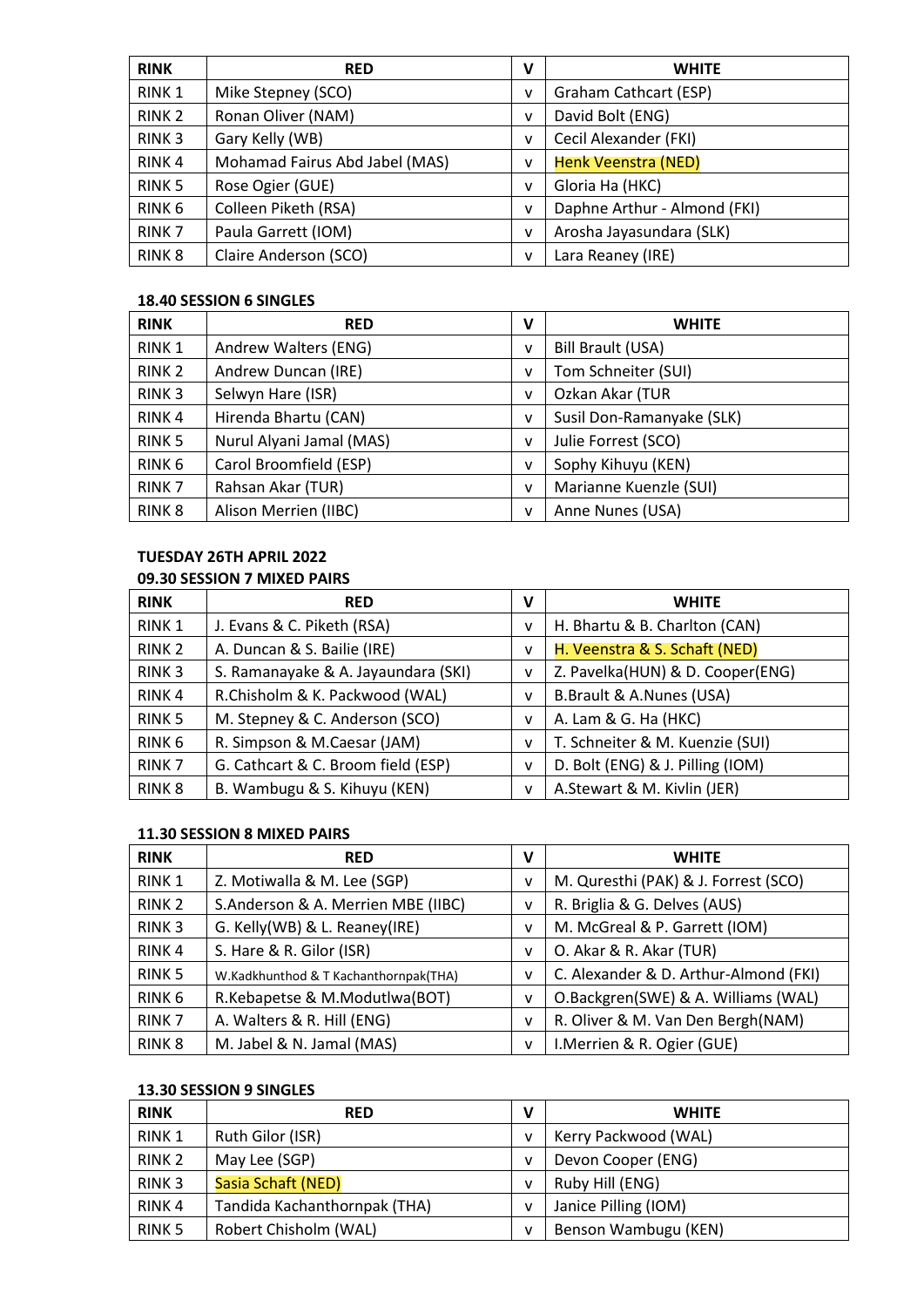| RINK 6            | Mark McGreal (IOM)    | v   Mohammed Ayub Qureshi (PAK) |
|-------------------|-----------------------|---------------------------------|
| RINK <sub>7</sub> | Jason Evans (RSA)     | v   Alexander Stewart(JER)      |
| RINK <sub>8</sub> | Zoher Motiwalla (SGP) | v   Olle Backgren (SWE)         |

#### **15.10 SESSION 10 SINGLES**

| <b>RINK</b>       | <b>RED</b>                | V | <b>WHITE</b>                   |
|-------------------|---------------------------|---|--------------------------------|
| RINK <sub>1</sub> | Gloria Ha (HKC)           | v | Daphne Arthur - Almond (FKI)   |
| RINK <sub>2</sub> | Palua Garrett (IOM)       | v | Claire Anderson (SCO)          |
| RINK <sub>3</sub> | Rose Ogier (GUE)          | v | Colleen Piketh (RSA)           |
| RINK <sub>4</sub> | Arrosha Jayasundara (SLK) | v | Lara Reaney (IRE)              |
| RINK <sub>5</sub> | Graham Cathcart (ESP)     | v | David Bolt (ENG)               |
| RINK <sub>6</sub> | Mike Stepney (SCO)        | v | Ronan Oliver (NAM)             |
| RINK <sub>7</sub> | Gary Kelly (WB)           | v | Mohamad Fairus Abd Jabel (MAS) |
| RINK <sub>8</sub> | Cecil Alexander (FKI)     | v | <b>Henk Veenstra (NED)</b>     |

#### **17.00 SESSION 11 SINGLES**

| <b>RINK</b>       | <b>RED</b>                | ۷ | <b>WHITE</b>               |
|-------------------|---------------------------|---|----------------------------|
| RINK <sub>1</sub> | Carol Broomfield (ESP)    | v | Nurul Alyani Jamal (MAS)   |
| RINK <sub>2</sub> | Anne Nunes (USA)          | v | Marianne Kuuenzie (SUI)    |
| RINK <sub>3</sub> | Alison Merrien MBE (IIBC) | v | Rahsan Akar (TUR)          |
| RINK <sub>4</sub> | Sophy Kihuyu (KEN)        | v | Julie Forrest (SCO)        |
| RINK <sub>5</sub> | Andrew Walters (ENG)      | v | Selwyn Hare (ISR)          |
| RINK <sub>6</sub> | Bill Brault (USA)         | v | Ozkan Akar (TUR)           |
| RINK <sub>7</sub> | Andrew Duncan (IRE)       | v | Hirenda Bhartu (CAN)       |
| RINK <sub>8</sub> | Tom Schneiter (SUI)       | v | Susil Don-Ramanayake (SLK) |

#### **18.40 SESSION 12 SINGLES**

| <b>RINK</b>       | <b>RED</b>              | $\mathsf{v}$ | <b>WHITE</b>                  |
|-------------------|-------------------------|--------------|-------------------------------|
| RINK <sub>1</sub> | Sandra Bailie (IRE)     | v            | Marietjie Van Den Bergh (NAM) |
| RINK <sub>2</sub> | Maureen Caesar (JAM)    | v            | <b>Bobbi Charlton (CAN)</b>   |
| RINK <sub>3</sub> | Megan Kivlin (JER)      | v            | Genevieve Delves (AUS)        |
| RINK <sub>4</sub> | Marea Modutlwa (BOT)    | v            | Amy Williams (WAL)            |
| RINK <sub>5</sub> | Robert Briglia (AUS)    | v            | Ian Merrien (GUE)             |
| RINK <sub>6</sub> | Stewart Anderson (IIBC) | v            | Arthur Lam (HKC)              |
| RINK <sub>7</sub> | Zoltan Pavelka (HUN)    | $\mathsf{v}$ | Remmy Kebapetse (BOT)         |
| RINK <sub>8</sub> | Robert Simpson (JAM)    | v            | Wattana Kadkhunthod (THA)     |

# **WEDNESDAY 27TH APRIL 2022**

# **9.00 SESSION 13 MIXED PAIRS RINK RED V WHITE** RINK 1 S. Anderson & A. Merrien MBE (IIBC)  $\vert \nu \vert$  M. Qureshi(PAK) & J. Forrest (SCO) RINK 2 R. Oliver & M. Van Den Bergh (NAM)  $\vert$  v W. Kadkhunthod & T. Kachanthornpak(THA) RINK 3  $\vert$  A. Walters & R. Hill (ENG)  $\vert$  v  $\vert$  C. Alexander & D. Arthur-Almond (FKI) RINK 4 | R. Briglia & G. Delves (AUS)  $\vert v \vert$  Z. Motiwalla & M. Lee (SGP) RINK 5  $\Big|$  G. Kelly (WB) & L Reaney (IRE)  $\Big|$  v  $\Big|$  O. Akar & R. Akar (TUR) RINK 6 | M. McGreal & P. Garrett (IOM)  $\vert v \vert$  S. Hare & R. Gilor (ISR) RINK 7 | M. Jabel & N. Jamal (MAS) v | O. Beckgren(SWE) & A. Williams (WAL) RINK 8 | I. Merrien & R. Ogier (GUE)  $\vert v \vert$  R. Kebapetse & M. Modutlwa (BOT)

#### **11.00 SESSION 14 MIXED PAIRS**

| <br>. |  |
|-------|--|
|       |  |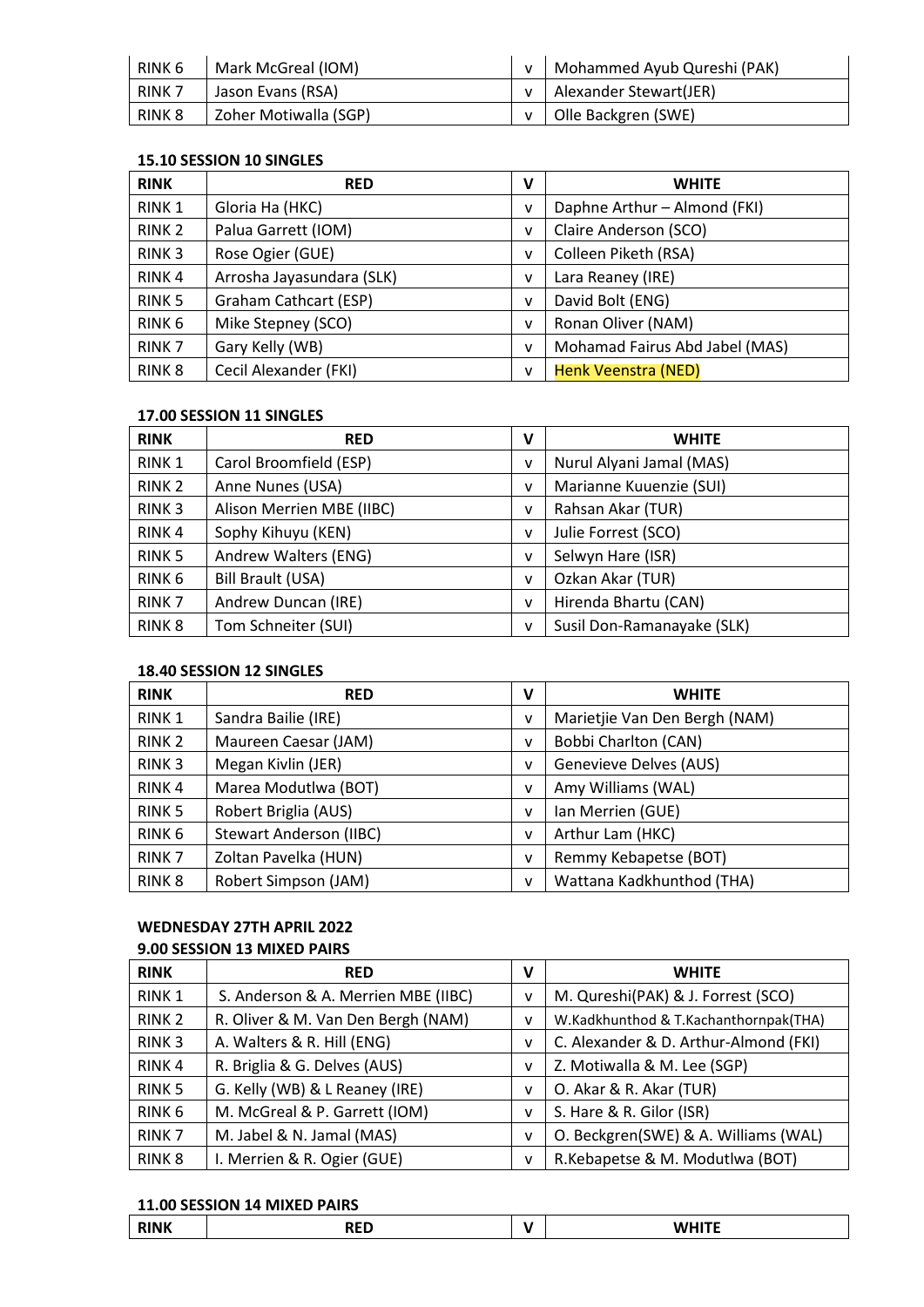| RINK <sub>1</sub> | A. Duncan & S. Bailie (IRE)    | v            | A. Stewart & M. Kivlin (JER)       |
|-------------------|--------------------------------|--------------|------------------------------------|
| RINK <sub>2</sub> | H. Veenstra & S. Schaft (NED)  | v            | B. Wambugu & S Kihuyu (KEN)        |
| RINK <sub>3</sub> | J. Evans & C. Piketh (RSA)     | v            | D. Bolt (ENG) & J. Pilling (IOM)   |
| RINK <sub>4</sub> | H. Bhartu & B.Charlton (CAN)   | v            | G. Cathcart & C. Broomfield(ESP)   |
| RINK <sub>5</sub> | B. Brault & A. Nunes (USA)     | v            | S. Ramanayake & A. Jayaundara(SLK) |
| RINK <sub>6</sub> | R.Chisholm & K. Packwood (WAL) | v            | Z.Pavelka(HUN) & D. Cooper (ENG)   |
| RINK <sub>7</sub> | A.Lam & G. Ha (HKC)            | v            | R. Simpson & M. Caesar (JAM)       |
| <b>RINK 8</b>     | M. Stepney & C. Anderson (SCO) | $\mathsf{v}$ | T. Schneiter & M. Kuenzle (SUI)    |

#### **13.00 SESSION 15 SINGLES**

| <b>RINK</b>       | <b>RED</b>                     | v | <b>WHITE</b>               |
|-------------------|--------------------------------|---|----------------------------|
| RINK <sub>1</sub> | Gary Kelly (WB)                | v | <b>Henk Veenstra (NED)</b> |
| RINK <sub>2</sub> | Mohamad Fairus Abd Jabel (MAS) | v | Cecil Alexander (FKI)      |
| RINK <sub>3</sub> | Ronan Oliver (NAM)             | v | Graham Cathcart (ESP)      |
| RINK <sub>4</sub> | Mike Stepney (SCO)             | v | David Bolt (ENG)           |
| RINK <sub>5</sub> | Paula Garrett (IOM)            | ۷ | Lara Reaney (IRE)          |
| RINK <sub>6</sub> | Claire Anderson (SCO)          | v | Arosha Jayyasundara (SLK)  |
| RINK <sub>7</sub> | Rose Ogier (GUE)               | v | Daphne Arthur-Almond (FKI) |
| RINK <sub>8</sub> | Colleen Piketh (RSA)           | v | Gloris Ha (HKC)            |

#### **14.40 SESSION 16 SINGLES**

| <b>RINK</b>       | <b>RED</b>                | v            | <b>WHITE</b>               |
|-------------------|---------------------------|--------------|----------------------------|
| RINK <sub>1</sub> | Andrew Walters (ENG)      | v            | Ozkan Akar (TUR)           |
| RINK <sub>2</sub> | Hirenda Bhartu (CAN)      | v            | Tom Schneiter (SUI)        |
| RINK <sub>3</sub> | Andrew Duncan (IRE)       | v            | Susil Don-Ramanayake (SLK) |
| RINK <sub>4</sub> | Selwyn Hare (ISR)         | $\mathsf{v}$ | Bill Brault(USA)           |
| RINK <sub>5</sub> | Alison Merrien MBE (IIBC) | $\mathsf{V}$ | Marianne Kuenzle (SUI)     |
| RINK <sub>6</sub> | Rahsan Akar (TUR)         | $\mathsf{V}$ | Anne Nunes (USA)           |
| RINK <sub>7</sub> | Carol Broomfield(ESP)     | v            | Julie Forrest (SCO)        |
| RINK <sub>8</sub> | Nurul Alyani Jamal (MAS)  | v            | Sophy Kihuyu (KEN)         |

#### **16.20 SESSION 17 SINGLES**

| <b>RINK</b>       | <b>RED</b>                     | $\mathbf v$ | <b>WHITE</b>                |
|-------------------|--------------------------------|-------------|-----------------------------|
| RINK <sub>1</sub> | Robert Briglia (AUS)           | v           | Wattana Kadkhunthod (THA)   |
| RINK <sub>2</sub> | Ian Merrien (GUE)              | v           | Robert Simpson (JAM)        |
| RINK <sub>3</sub> | <b>Stewart Anderson (IIBC)</b> | v           | Remmy Kebapetse (BOT)       |
| RINK <sub>4</sub> | Arthur Lam (HKC)               | v           | Zoltan Pavelka (HUN)        |
| RINK <sub>5</sub> | Megan Kivlin (JER)             | v           | Amy Williams (WAL)          |
| RINK <sub>6</sub> | Genevieve Delves (AUS)         | v           | Marea Modutiwa (BOT)        |
| RINK <sub>7</sub> | Sandra Bailie (IRE)            | v           | <b>Bobbi Charlton (CAN)</b> |
| RINK <sub>8</sub> | Marietjie Van Den Bergh (NAM)  | v           | Maureen Caesar (JAM)        |

#### **18.00 SESSION 18 SINGLES**

| <b>RINK</b>       | <b>RED</b>              | $\mathsf{V}$ | <b>WHITE</b>                |
|-------------------|-------------------------|--------------|-----------------------------|
| RINK <sub>1</sub> | Jason Evans (RSA)       | v            | Olle Backgren (SWE)         |
| RINK <sub>2</sub> | Alexander Stewart (JER) | v            | Zoher Motiwalla (SGP)       |
| RINK <sub>3</sub> | Robert Chisholm (WAL)   | v            | Mohammed Ayub Qureshi (PAK) |
| RINK <sub>4</sub> | Benson Wambugu (KEN)    | v            | Mark McGreal (IOM)          |
| RINK <sub>5</sub> | Sasia Schaft (NED)      | v            | Janice Pilling (IOM)        |
| RINK <sub>6</sub> | Ruby Hill (ENG)         | v            | Tanida Kachanthornpak(THA)  |
| RINK <sub>7</sub> | Ruth Gilor (ISR)        | v            | Devon Cooper (ENG)          |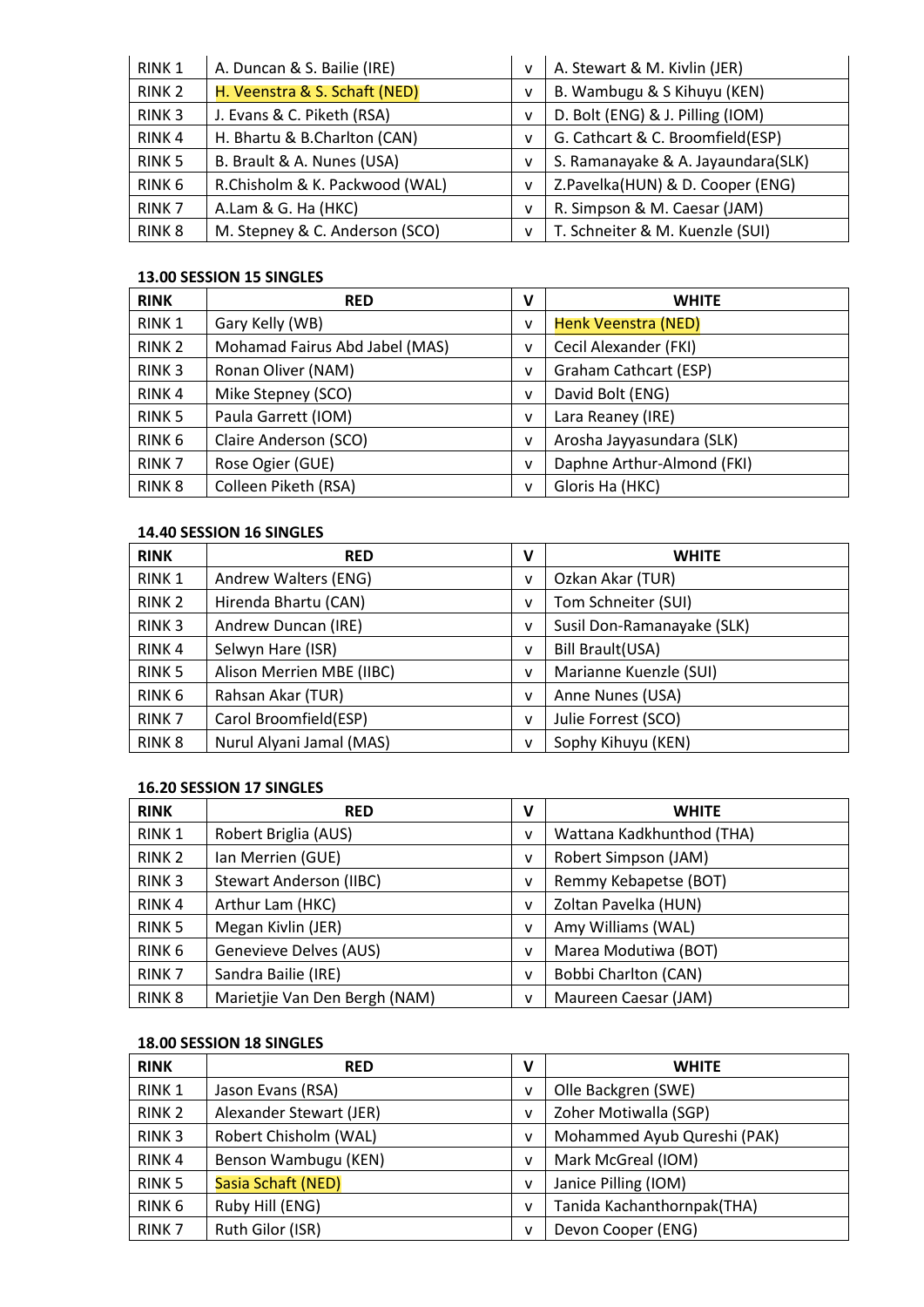| RINK 8 | Kerry Packwood (WAL) |  |
|--------|----------------------|--|
|        |                      |  |

 $\mathsf{v}$  May Lee (SGP)

#### **19.45 SESSION 19 MIXED PAIRS QUARTER FINALS**

| <b>RINK</b> | <b>RED</b>          | <b>WHITE</b>          |
|-------------|---------------------|-----------------------|
| TBA         | MP 1 WINNER GROUP 1 | WINNER GROUP 2        |
| TBA         | MP 2 WINNER GROUP 3 | <b>WINNER GROUP 4</b> |
| TBA         | MP 3 WINNER GROUP 5 | WINNER GROUP 6        |
| <b>TBA</b>  | MP 4 WINNER GROUP 7 | WINNER GROUP 8        |

#### **THURSDAY 28TH APRIL 2022**

#### **9.30 SESSION 20 MEN'S SINGLES ROUND OF 16**

| <b>RINK</b>       | <b>RED</b>                 | v | <b>WHITE</b>             |
|-------------------|----------------------------|---|--------------------------|
| RINK <sub>1</sub> | MS 1 WINNER GROUP 1        | ٧ | <b>RUNNER UP GROUP 2</b> |
| RINK <sub>2</sub> | MS 2 WINNER GROUP 2        | ٧ | <b>RUNNER UP GROUP 1</b> |
| RINK <sub>3</sub> | MS 3 WINNER GROUP 3        | ٧ | <b>RUNNER UP GROUP 4</b> |
| RINK <sub>4</sub> | MS 4 WINNER GROUP 4        | ٧ | <b>RUNNER UP GROUP 3</b> |
| RINK <sub>5</sub> | <b>MS 5 WINNER GROUP 5</b> | v | <b>RUNNER UP GROUP 6</b> |
| RINK <sub>6</sub> | MS 6 WINNER GROUP 6        | v | <b>RUNNER UP GROUP 5</b> |
| RINK <sub>7</sub> | <b>MS 7 WINNER GROUP 7</b> | v | <b>RUNNER UP GROUP 8</b> |
| RINK <sub>8</sub> | MS 8 WINNER GROUP 8        | v | <b>RUNNER UP GROUP 7</b> |

#### **11.30 SESSION 21 LADIES SINGLES ROUND OF 16**

| <b>RINK</b>       | <b>RED</b>          | v | <b>WHITE</b>             |
|-------------------|---------------------|---|--------------------------|
| RINK 1            | LS 1 WINNER GROUP 1 | v | <b>RUNNER UP GROUP 2</b> |
| RINK <sub>2</sub> | LS 2 WINNER GROUP 2 | v | <b>RUNNER UP GROUP 1</b> |
| RINK <sub>3</sub> | LS 3 WINNER GROUP 3 | v | <b>RUNNER UP GROUP 4</b> |
| RINK <sub>4</sub> | LS 4 WINNER GROUP 4 | v | <b>RUNNER UP GROUP 3</b> |
| RINK <sub>5</sub> | LS 5 WINNER GROUP 5 | v | <b>RUNNER UP GROUP 6</b> |
| RINK <sub>6</sub> | LS 6 WINNER GROUP 6 | v | <b>RUNNER UP GROUP 5</b> |
| RINK <sub>7</sub> | LS 7 WINNER GROUP 7 | v | <b>RUNNER UP GROUP 8</b> |
| RINK <sub>8</sub> | LS 8 WINNER GROUP 8 | v | <b>RUNNER UP GROUP 7</b> |

#### **13.30 SESSION 22 MIXED PAIRS SEMI FINALS**

| <b>RINK</b> | <b>RED</b>         | <b>WHITE</b>       |
|-------------|--------------------|--------------------|
| TBA.        | <b>WINNER MP 1</b> | <b>WINNER MP 2</b> |
| <b>TBA</b>  | <b>WINNER MP3</b>  | WINNER MP 4        |

#### **15.30 SESSION 23 MEN'S & LADIES QUARTER FINALS**

| <b>RINK</b> | <b>RED</b>        | ν | <b>WHITE</b>       |
|-------------|-------------------|---|--------------------|
| <b>TBA</b>  | MS 9 WINNER MS 1  | v | WINNER MS 3        |
| <b>TBA</b>  | MS 10 WINNER MS 2 | v | WINNER MS 4        |
| <b>TBA</b>  | MS 11 WINNER MS 5 | v | WINNER MS 7        |
| <b>TBA</b>  | MS 12 WINNER MS 6 | ٧ | WINNER MS 8        |
| <b>TBA</b>  | LS 9 WINNER LS 1  | ٧ | <b>WINNER LS 3</b> |
| <b>TBA</b>  | LS 10 WINNER LS 2 | V | <b>WINNER LS4</b>  |
| <b>TBA</b>  | LS 11 WINNER LS 5 | ٧ | <b>WINNER LS 7</b> |
| <b>TBA</b>  | LS 12 WINNER LS6  | v | <b>WINNER LS 8</b> |

#### **17.30 SESSION 24 MIXED PAIRS FINAL**

| <b>RINK</b> | <b>DED</b><br><b>NED</b> | <b>WHITE</b><br>------- |
|-------------|--------------------------|-------------------------|
| <b>TBA</b>  |                          |                         |